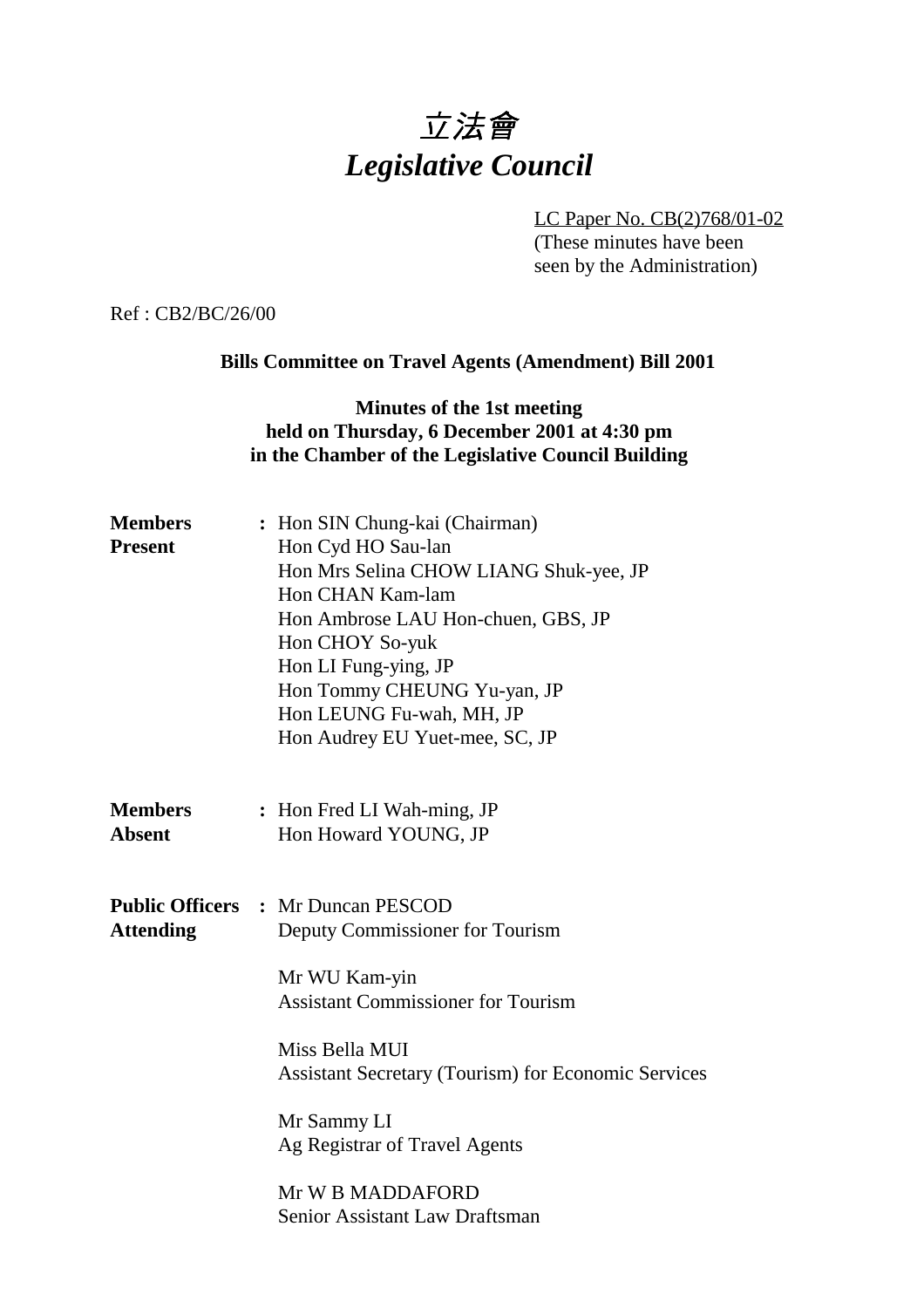Action

| <b>Clerk</b> in<br><b>Attendance</b> | : Ms Doris CHAN<br>Chief Assistant Secretary (2) 4     |
|--------------------------------------|--------------------------------------------------------|
| <b>Staff</b> in<br><b>Attendance</b> | : Miss Connie FUNG<br><b>Assistant Legal Adviser 3</b> |
|                                      | Ms Dora WAI<br>Senior Assistant Secretary (2) 4        |

#### **I. Election of Chairman and membership of the Bills Committee**

Mr SIN Chung-kai was elected Chairman of the Bills Committee.

2. In accordance with House Rule 23(b), the Bills Committee noted and accepted Mr Fred LI's request for late membership.

## **II. Meeting with the Administration**

(LC Paper No. CB(2)572/01-02(01))

3. The Bills Committee deliberated (index of proceedings attached at **Annex**).

4. As requested by the Bills Committee, the Administration undertook to provide information on the following to facilitate the work of the Bills Committee -

- (a) details of the mechanism for handling complaints against inbound travel agents with the Travel Industry Council of Hong Kong (TIC) membership which violated the codes of conduct issued by TIC and the penalties to be imposed on inbound travel agents for defaults and malpractices; and
- (b) details of the requirements stipulated by TIC for ensuring the service standard of inbound travel agents.

5. The Bills Committee also requested the Administration to consider the following issues which would be discussed in more detail during the clause by clause examination of the Bill -

- (a) Clause 5 proposed new section 4A
	- (i) whether the drafting of the section should be reviewed to clarify the provisions relating to hotel accommodation;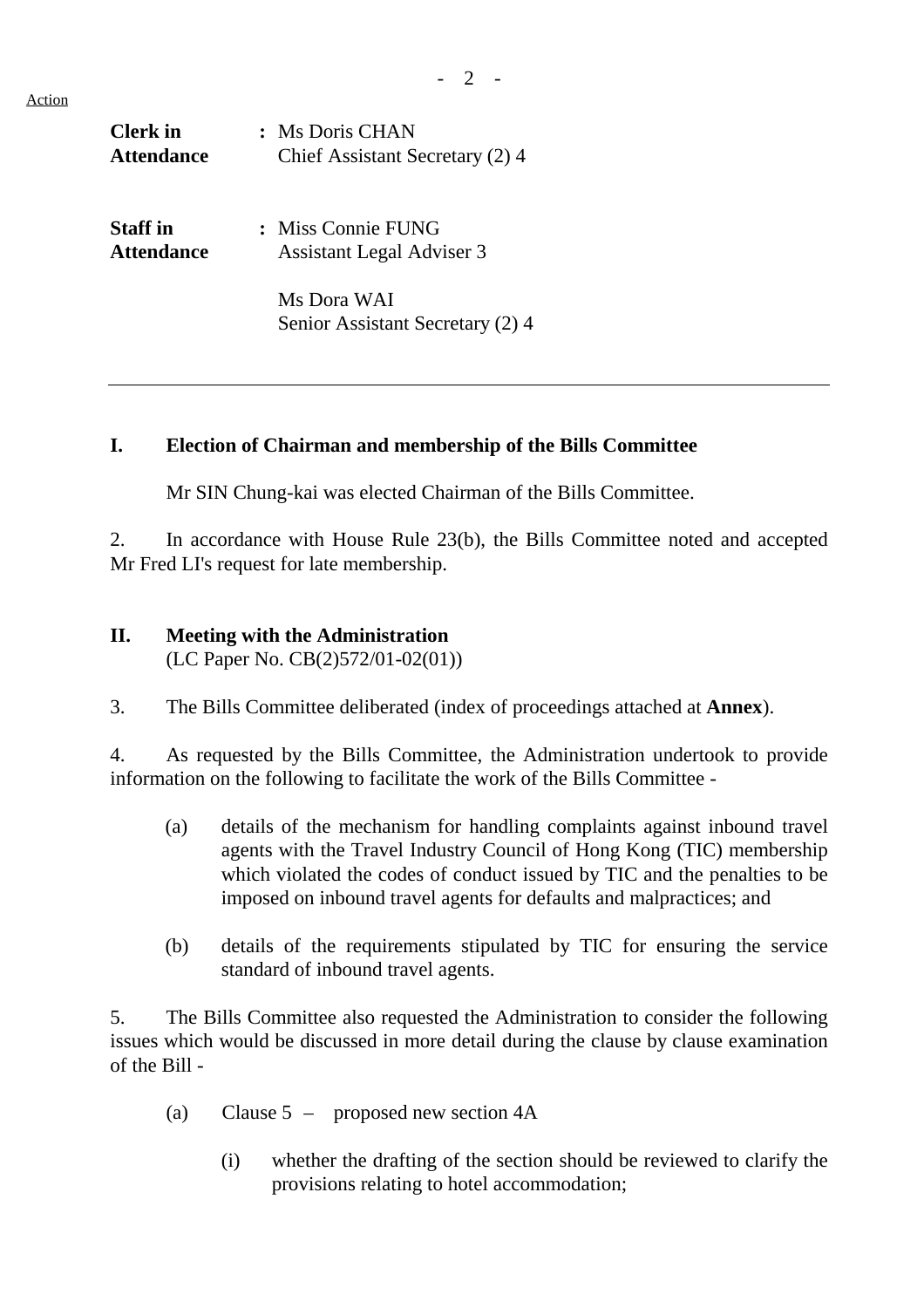Action

- (ii) whether the drafting of section  $4A(1)(b)$  should be reviewed to avoid catching inadvertently those who made accommodation arrangements for people who were not visitors to Hong Kong;
- (b) Clause 9 proposed regulation 18 of the Travel Agents Regulations (Cap. 218 sub. leg.)
	- (i) whether a definition of "sightseeing" should be introduced;
	- (ii) whether the scope of the Bill should be extended to cover other services which might be obtained for a visitor by an inbound travel agent;
	- (iii) whether the Bill would unintentionally apply to prescribed services provided by local community organisations for non-profit making purpose; and
- (c) whether the Bill should provide protection for visitors joining local package tours in Hong Kong.

6. The Bills Committee agreed to hold the next meeting on 7 January 2002 at 4:30 pm to meet with deputations. To facilitate the process, the Chairman requested the Administration to provide the Legislative Council (LegCo) Secretariat with a list of related industry organisations. The Bills Committee also agreed that an invitation for views should be placed in a local newspaper and also on the LegCo website.

7. There being no other business, the meeting ended at 5:50 pm.

Council Business Division 2 Legislative Council Secretariat 24 December 2001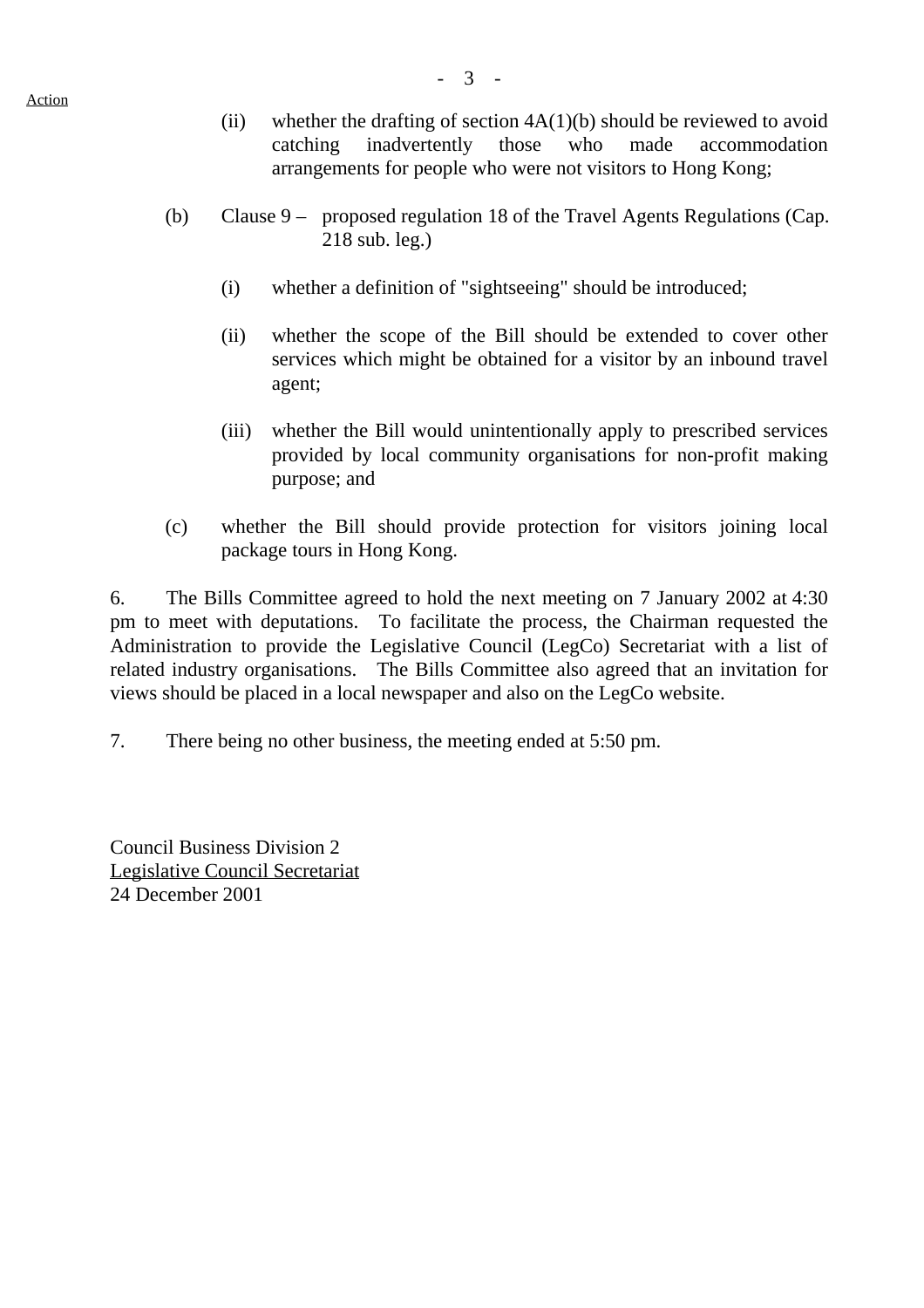#### **Proceedings of the 1st meeting of the Bills Committee on Travel Agents (Amendment) Bill 2001 on Thursday, 6 December 2001 at 4:30 pm in the Chamber of the Legislative Council Building**

| <b>Time</b>             | <b>Speaker</b>   | Subject(s)                                              | <b>Action</b><br>required |
|-------------------------|------------------|---------------------------------------------------------|---------------------------|
| 0000-0013               | Ms Cyd HO        | <b>Election of Chairman</b>                             |                           |
| 0014-0015               | Miss CHOY So-yuk | Ditto                                                   |                           |
| 0016-0020               | Ms Cyd HO        | Ditto                                                   |                           |
| 0021-0022               | Mrs Selina CHOW  | Ditto                                                   |                           |
| 0023-0345               | Ms Cyd HO        | Ditto                                                   |                           |
| 0346-0506               | Chairman         | (a) Acceptance of Mr Fred LI's request for late         |                           |
|                         |                  | membership; and                                         |                           |
|                         |                  | (b) Welcoming remarks                                   |                           |
| 0507-0828               | Admin            | Brief presentation on the Bill                          |                           |
| 0829-0839               | Chairman         | Inviting questions from members                         |                           |
| 0840-0930               | Ms LI Fung-ying  | (a) Licence compliance capability of the existing 200   |                           |
|                         |                  | inbound travel agents without TIC membership; and       |                           |
|                         |                  | (b) Details of training for inbound tour guides         |                           |
| 0931-0934               | Chairman         | Cost of training for inbound tour guides                |                           |
| 0935-1122               | Admin            | (a) Licensing requirements for inbound travel agents;   |                           |
|                         |                  | and                                                     |                           |
|                         |                  | (b) Cost of training for inbound tour guides            |                           |
| 1123-1124               | Chairman         | Details of training for inbound tour guides             |                           |
| 1125-1142               | Ms LI Fung-ying  | Ditto                                                   |                           |
| 1143-1214               | Admin            | Ditto                                                   |                           |
| $\overline{12}$ 15-1229 | Chairman         | Ditto                                                   |                           |
| 1230-1257               | Admin            | Ditto                                                   |                           |
| 1258-1311               | Chairman         | Ditto                                                   |                           |
| 1312-1326               | Admin            | Ditto                                                   |                           |
| 1327-1416               | Mr LEUNG Fu-wah  | (a) Clause 5 - Reason for setting the period at 14 days |                           |
|                         |                  | in the proposed section $4A(2)(b)$ ; and                |                           |
|                         |                  | (b) Clause 9 - Scope of the proposed regulation 18 of   |                           |
|                         |                  | the Travel Agents Regulations                           |                           |
| 1417-1447               | Admin            | Ditto                                                   |                           |
| 1448-1524               | Mr LEUNG Fu-wah  | Clause 9 - Scope of the proposed regulation 18 of the   |                           |
|                         |                  | <b>Travel Agents Regulations</b>                        |                           |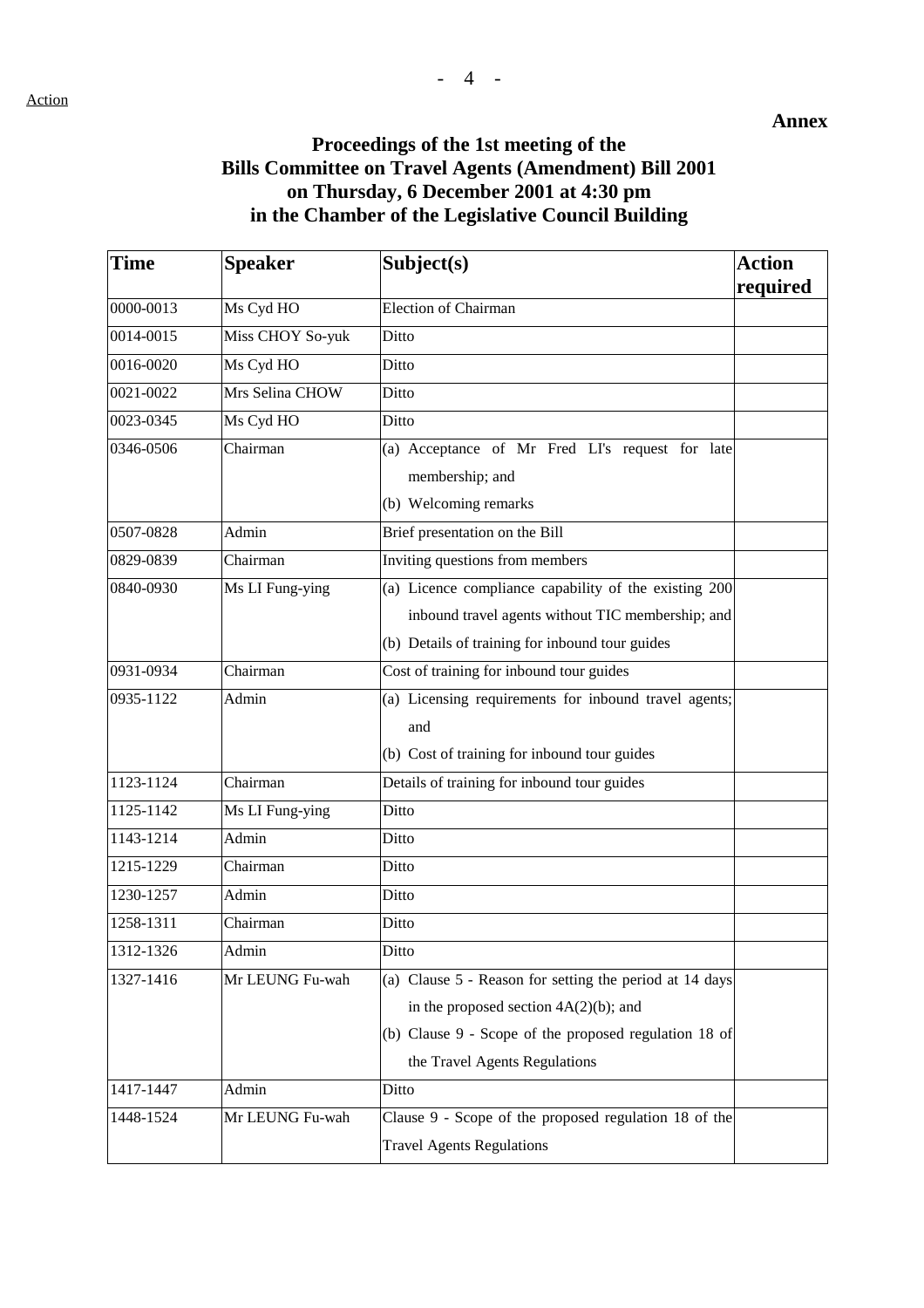| Time      | <b>Speaker</b>   | Subject(s)                                                       | <b>Action</b> |
|-----------|------------------|------------------------------------------------------------------|---------------|
|           |                  |                                                                  | required      |
| 1525-1642 | Admin            | Clause 9 - Scope of the proposed regulation 18 of the            |               |
|           |                  | <b>Travel Agents Regulations</b>                                 |               |
| 1643-1650 | Chairman         | Ditto                                                            |               |
| 1651-1709 | Mr LEUNG Fu-wah  | Ditto                                                            |               |
| 1710-1716 | Chairman         | Ditto                                                            |               |
| 1717-1756 | Admin            | Ditto                                                            |               |
| 1757-1806 | Chairman         | Ditto                                                            |               |
| 1807-2023 | Miss CHOY So-yuk | Clause 5 - Impact of the proposed section<br>(a)                 |               |
|           |                  | on making hotel<br>4A(1)(b)<br>accommodation                     |               |
|           |                  | arrangements for visitors on a personal/company                  |               |
|           |                  | basis;                                                           |               |
|           |                  | Contents of training for inbound tour guides; and<br>(b)         |               |
|           |                  | Regulations to deter travel agents from taking<br>(c)            |               |
|           |                  | visitors to shops which charged exorbitant prices                |               |
| 2024-2258 | Admin            | Ditto                                                            |               |
| 2259-2346 | Miss CHOY So-yuk | Basic language requirements for inbound tour guides              |               |
| 2347-2409 | Admin            | Ditto                                                            |               |
| 2410-2418 | Chairman         | Ditto                                                            |               |
| 2419-2558 | Mrs Selina CHOW  | Eligibility criteria for TIC membership;<br>(a)                  |               |
|           |                  | Licensing requirements for inbound travel agents;<br>(b)         |               |
|           |                  | mechanism<br>refusal<br>Appeal<br>for<br>of<br><b>TIC</b><br>(c) |               |
|           |                  | membership; and                                                  |               |
|           |                  | Mechanism for handling complaints against<br>(d)                 |               |
|           |                  | violation of TIC's codes of conduct by inbound                   |               |
|           |                  | travel agents with TIC membership                                |               |
| 2559-2817 | Admin            | Ditto                                                            |               |
| 2818-2844 | Mrs Selina CHOW  | Licensing requirements for inbound travel agents                 |               |
| 2845-2853 | Chairman         | Ditto                                                            |               |
| 2854-2857 | Mrs Selina CHOW  | Ditto                                                            |               |
| 2858-3003 | Admin            | Ditto                                                            |               |
| 3004-3028 | Mrs Selina CHOW  | Mechanism for handling complaints against violation of           |               |
|           |                  | TIC's codes of conduct by inbound travel agents with             |               |
|           |                  |                                                                  |               |
|           |                  | TIC membership and penalties to be imposed on                    |               |
|           |                  | inbound travel agents for defaults and malpractices              |               |
| 3029-3141 | Admin            | Ditto                                                            |               |
| 3142-3217 | Chairman         | Admin to provide details of the above mechanism and              | ✓             |
|           |                  | penalties                                                        |               |
| Time      | <b>Speaker</b>   | Subject(s)                                                       | <b>Action</b> |
|           |                  |                                                                  | required      |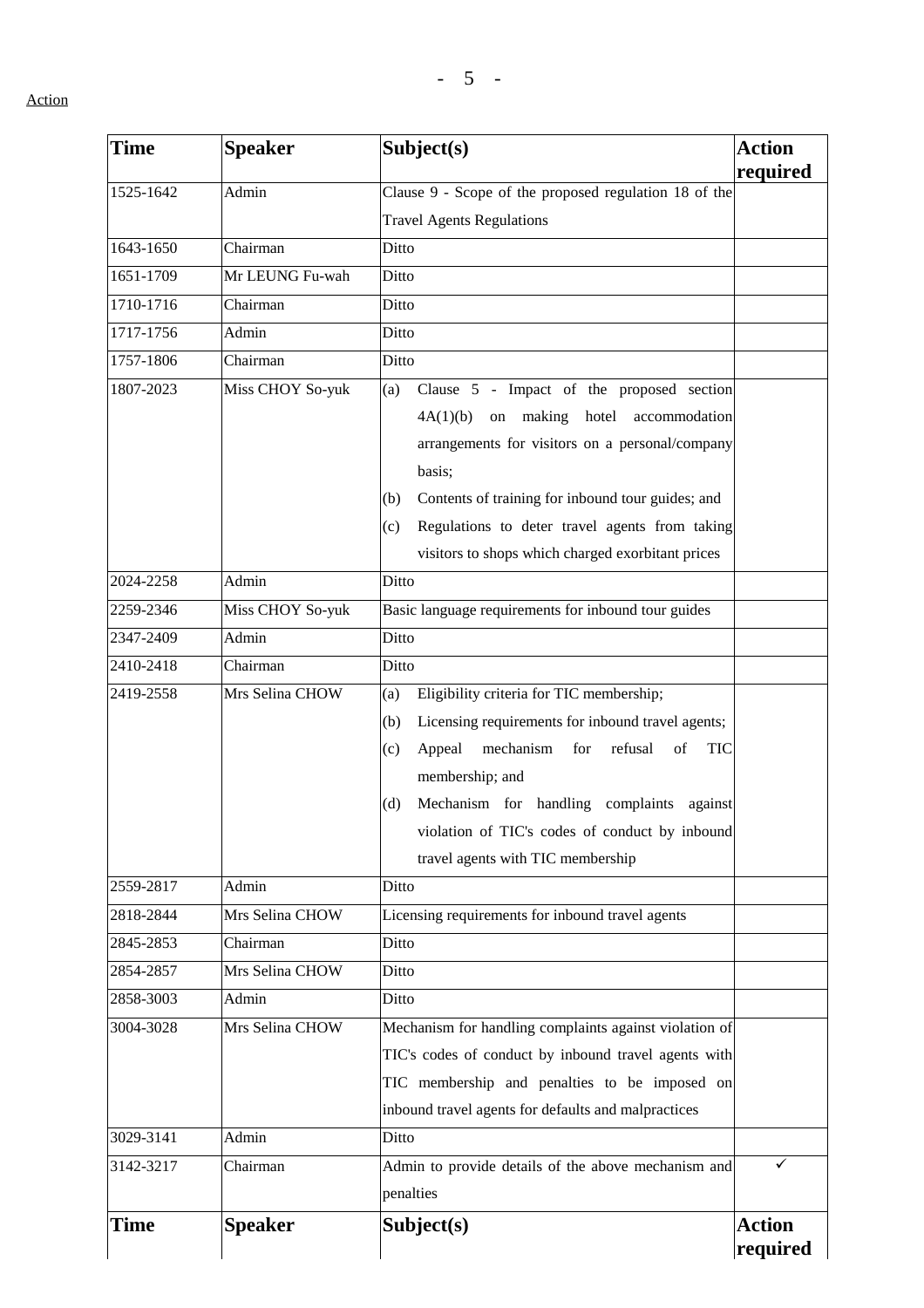| 3218-3234 | Mrs Selina CHOW | Mechanism for handling complaints against violation of   |               |
|-----------|-----------------|----------------------------------------------------------|---------------|
|           |                 | TIC's codes of conduct by inbound travel agents with     |               |
|           |                 | TIC membership and penalties to be imposed on            |               |
|           |                 | inbound travel agents for defaults and malpractices      |               |
| 3235-3239 | Admin           | Ditto                                                    |               |
| 3240-3339 | Ms Cyd HO       | Clause 9 - Admin to consider whether the scope of the    |               |
|           |                 | Bill should be extended to cover other services which    |               |
|           |                 | might be obtained for a visitor by an inbound travel     |               |
|           |                 | agent                                                    |               |
| 3340-3411 | Chairman        | Clause 9 - Admin to consider introducing a definition of | ✓             |
|           |                 | "sightseeing"                                            |               |
| 3412-3528 | Admin           | Clause 9 - Scope of the proposed regulation 18 of the    |               |
|           |                 | <b>Travel Agents Regulations</b>                         |               |
| 3529-3607 | Chairman        | Clause 9 - Drafting of the proposed regulation 18 of the |               |
|           |                 | <b>Travel Agents Regulations</b>                         |               |
| 3608-3645 | Ms Cyd HO       | Ditto                                                    |               |
| 3646-3650 | Chairman        | Ditto                                                    |               |
| 3651-3732 | Admin           | Ditto                                                    |               |
| 3733-3853 | Mr CHAN Kam-lam | Clause 9 - Admin to consider whether the Bill would      | ✓             |
|           |                 | unintentionally apply to prescribed services provided by |               |
|           |                 | local community organisations for non-profit making      |               |
|           |                 | purpose                                                  |               |
| 3854-3857 | Chairman        | Applicability of the new licensing requirements to local |               |
|           |                 | tours organised by community organisations for local     |               |
|           |                 | people                                                   |               |
| 3858-3950 | Admin           | Ditto                                                    |               |
| 3951-4010 | Chairman        | Ditto                                                    |               |
| 4011-4017 | Admin           | Ditto                                                    |               |
| 4018-4023 | Chairman        | Ditto                                                    |               |
| 4024-4032 | Mr CHAN Kam-lam | Ditto                                                    |               |
| 4033-4037 | Chairman        | Ditto                                                    |               |
| 4038-4051 | Admin           | Ditto                                                    |               |
| 4052-4220 | Mr CHAN Kam-lam | Ditto                                                    |               |
| 4221-4252 | Chairman        | Ditto                                                    |               |
| 4253-4329 | Admin           | Ditto                                                    |               |
| 4330-4403 | Chairman        | Applicability of the new licensing requirements to       |               |
|           |                 | services offered by inbound travel agents for visitors   |               |
|           |                 | who were Hong Kong citizens living abroad                |               |
| 4404-4420 | Admin           | Ditto                                                    |               |
| Time      | <b>Speaker</b>  | Subject(s)                                               | <b>Action</b> |
|           |                 |                                                          | required      |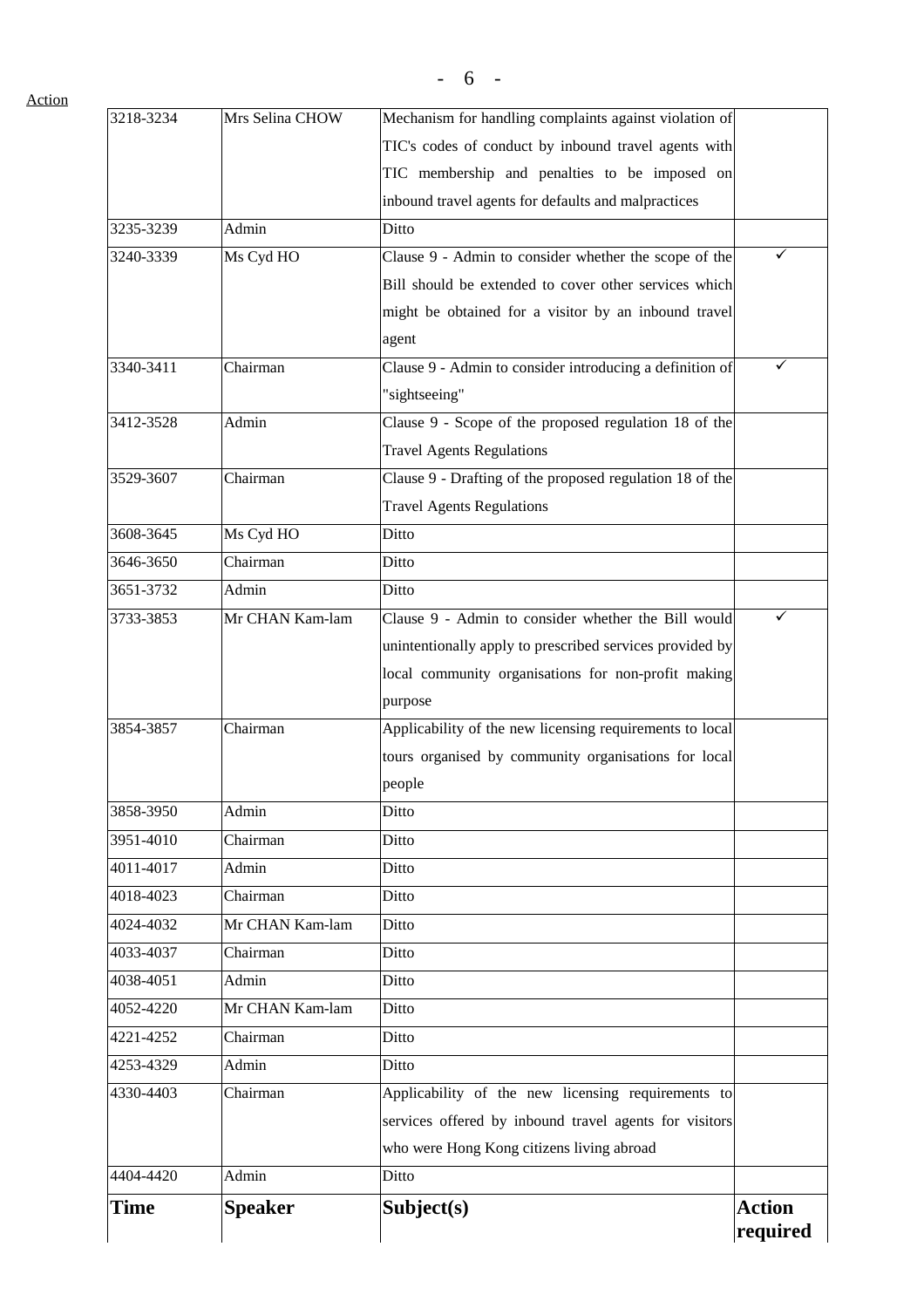Action

| 4421-4427 | Chairman        | Applicability of the new licensing requirements to       |   |
|-----------|-----------------|----------------------------------------------------------|---|
|           |                 | services offered by inbound travel agents for visitors   |   |
|           |                 | who were Hong Kong citizens living abroad                |   |
| 4428-4528 | Admin           | Ditto                                                    |   |
| 4529-4610 | Mr CHAN Kam-lam | Applicability of the new licensing requirements to local |   |
|           |                 | tours/activities organised by chambers of commerce for   |   |
|           |                 | their overseas business clients visiting Hong Kong       |   |
| 4611-4646 | Admin           | Ditto                                                    |   |
| 4647-4743 | Mr Ambrose LAU  | Clause 5 - Admin to consider reviewing the drafting of   | ✓ |
|           |                 | the proposed section 4A to clarify the provisions        |   |
|           |                 | relating to hotel accommodation                          |   |
| 4744-4818 | Admin           | Need to review the drafting of the proposed section 4A   |   |
|           |                 | in regard to hotel accommodation                         |   |
| 4819-4826 | Mr Ambrose LAU  | Ditto                                                    |   |
| 4827-4834 | Chairman        | Ditto                                                    |   |
| 4835-4908 | Mr LEUNG Fu-wah | Compensation for inbound tourists                        |   |
| 4909-4933 | Admin           | Ditto                                                    |   |
| 4934-5123 | Ms LI Fung-ying | Reason for not requiring inbound travel agents to<br>(a) |   |
|           |                 | contribute to the Travel Industry Compensation           |   |
|           |                 | Fund; and                                                |   |
|           |                 | Requirements stipulated by TIC for ensuring the<br>(b)   |   |
|           |                 | service standard of inbound travel agents                |   |
| 5124-5130 | Chairman        | Admin to provide details of the requirements stipulated  | ✓ |
|           |                 | by TIC for ensuring the service standard of inbound      |   |
|           |                 | travel agents                                            |   |
| 5131-5136 | Admin           | Requirements stipulated by TIC for ensuring the service  |   |
|           |                 | standard of inbound travel agents                        |   |
| 5137-5139 | Chairman        | Reason for not requiring inbound travel agents to        |   |
|           |                 | contribute to the Travel Industry Compensation Fund      |   |
| 5140-5317 | Admin           | Ditto                                                    |   |
| 5318-5338 | Chairman        | Cost of taking care of tourists found unattended         |   |
| 5339-5507 | Admin           | Compensation mechanism for tourists                      |   |